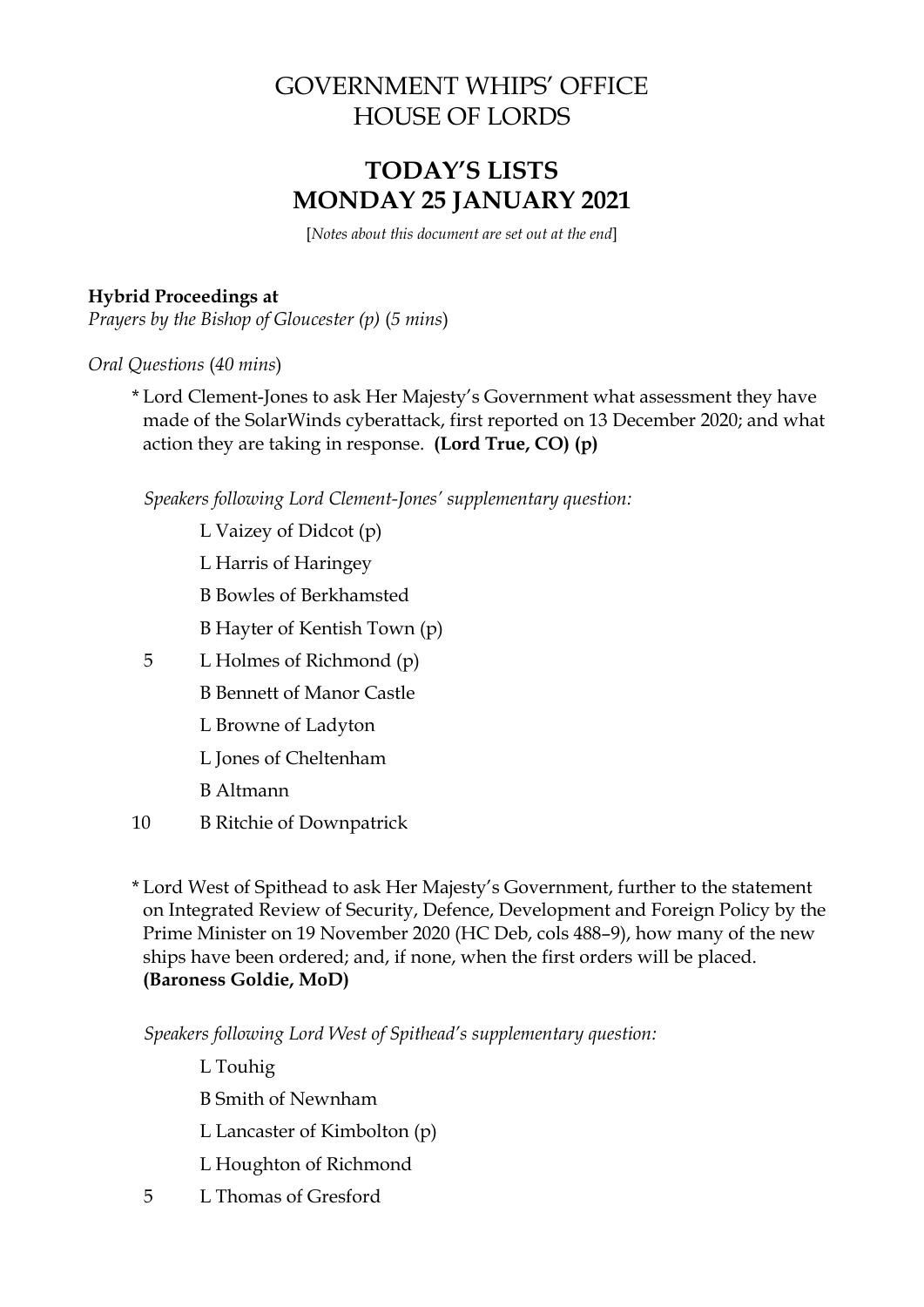- L Empey V Trenchard L Craig of Radley L Walney (p) 10 V Waverley (p)
- \* Lord Carrington to ask Her Majesty's Government what guidance they are using to inform their plans to plant 30,000 hectares of trees per year. **(Lord Goldsmith of Richmond Park, DEFRA)**

*Speakers following Lord Carrington's supplementary question:*

- L Clark of Windermere
- L McCrea of Magherafelt and Cookstown
- L Astor of Hever
- B Bakewell of Hardington Mandeville
- 5 L Sarfraz
	- L Curry of Kirkharle
	- B Jones of Whitchurch
	- B Walmsley
	- L Krebs
- 10 B Rawlings
- \* Lord Haskel to ask Her Majesty's Government, further to the report by the Office for National Statistics *Social capital in the UK: 2020*, published on 20 February 2020, what steps they are taking to rebuild improve social capital. **(Baroness Barran, DCMS) (p)**

*Speakers following Lord Haskel's supplementary question:*

- Bp Gloucester (p)
- L O'Shaughnessy
- L Bird (p)
- L Hendy (p)
- 5 L German

B Sater

- L Stevenson of Balmacara
- B Falkner of Margravine (p)
- B Sanderson of Welton (p)
- 10 L Greaves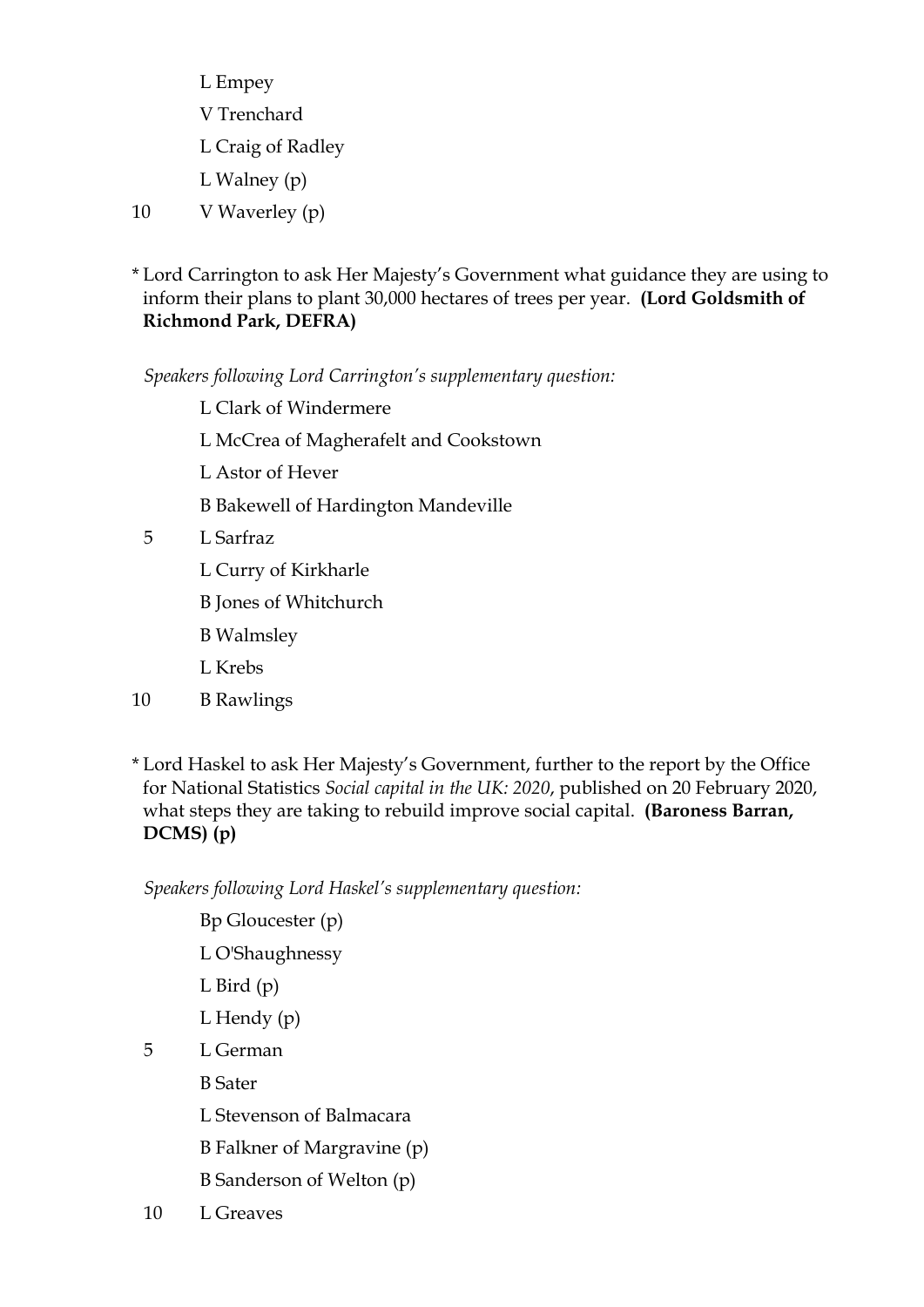*Private Notice Question at 2:00pm*

Baroness Ludford (p) to ask Her Majesty's Government what plans they have to grant full diplomatic status under the Vienna Convention to the European Union's Ambassador to the UK. **(Lord Ahmad of Wimbledon, FCDO) (p)**

*Speakers*:

- L Reid of Cardowan
- B Hooper
- L Ricketts
- B Northover (p)
- 5 L Collins of Highbury (p)
	- E Kinnoull
	- L King of Bridgewater
	- L Jay of Ewelme
	- L Liddle
- 10 L Robathan (p)
	- L Wallace of Saltaire
	- L Kilclooney (p)

*Followed immediately by an Urgent Question Repeat*

'To ask Her Majesty's Government if they will make a statement on the vaccine rollout.' **(Lord Bethell, DHSC) (p)**

*Speakers*:

- B Thornton (p) L Scriven B Hayman B Stroud 5 Bp Gloucester (p) B Donaghy
	- B Hollins
	- L Lansley
	- L Campbell-Savours
- 10 L McLoughlin

*At a convenient point after 2:45pm Main Business*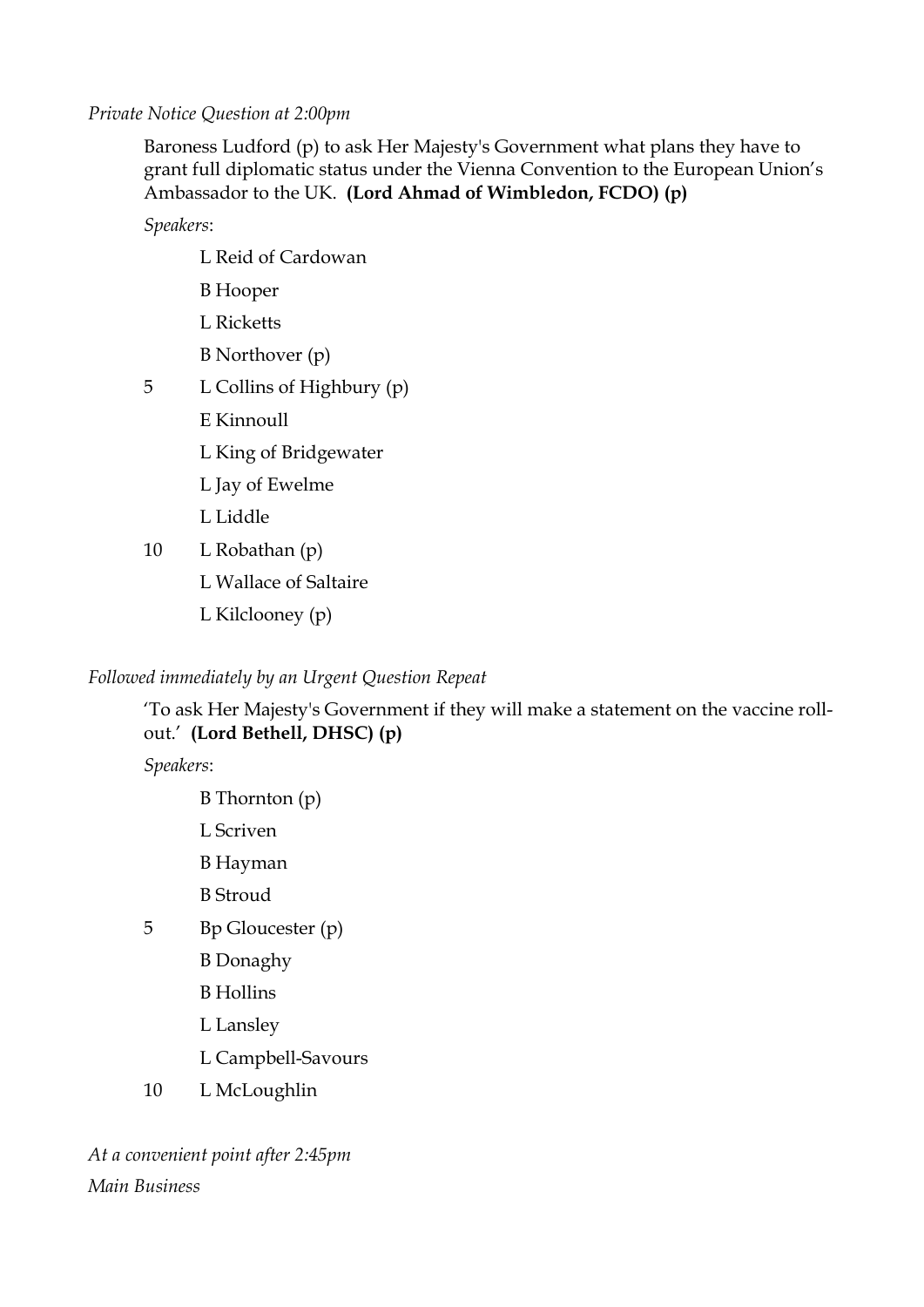### **Domestic Abuse Bill – Committee (day 1 of 5) – Baroness Williams of Trafford (p)**

*Target for the day: To reach and complete the debate on the group beginning with amendment 44*

Grouping of amendments:

1 2, 4 3, 5, 168, 169, 170 6, 7, 8, 9, 10, 11, 12, 13, 14 15, 20, 172, 179 16, 17, 18, 19 21, 29, 42, 94, 104, 181 22, 92, 105, 110, 187 23, 28, 50, 62 24, 25, 26 27, 41, 103 30, 31, 32, 33, 35, 36, 45, 46, 47, 48, 49 34, 150, 152, 153, 190 37, 38, 39, 40, 43 44 51, 54, 189 52 53 55, 56, 154 57, 58, 59, 60, 74, g75, 76, 77, g78, 79 61, 63, 64, 65, 66, 67, 70 68, 69 71, 72, 73 80, 81, 82, 83, 84, 85, 86, 87, 88 89, 93, 95, 96, 97, 98, 99, 100, 102, 106, 107, 108 90 91 101, 176, 177 109, 111, 112, 113 114, g115, g116, g117, g118, g119, g120 121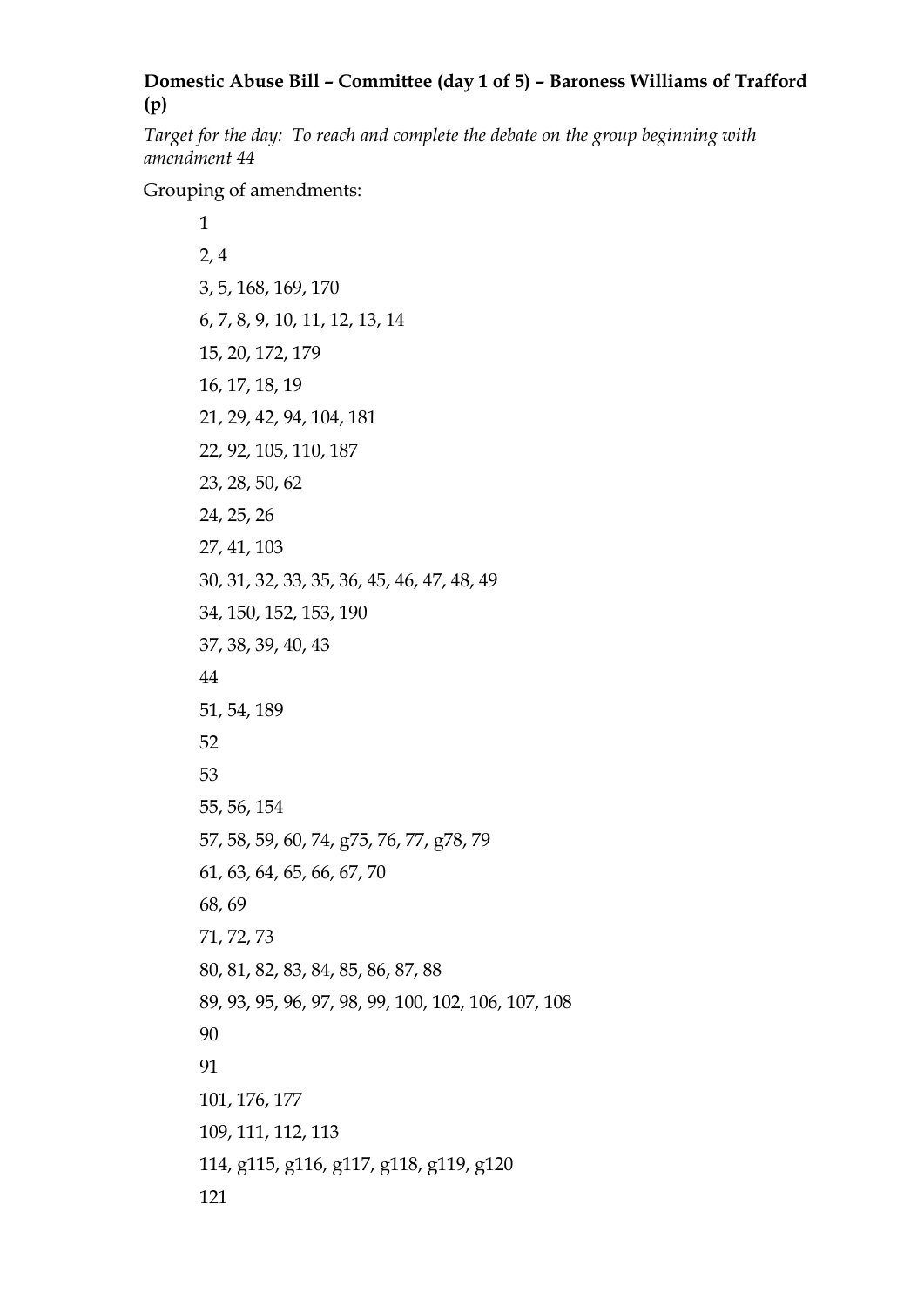122, 123, 124, 125, 126, 127, 128, 129 130 131, 132, 133, 134, 135, 136 137, 138 139, 140, 145 141 142, 143, 144 Cl 69 S/P, 191 146 147 148, 151, 160 149, 157, 171 155, 156 158 159 161 162 163 164, 167 165, 166 173, 185, 186 174, 182 175 g178, 180, 183, 184, g188

*Estimated rising time* 

The House will sit late.

#### **Business in Grand Committee in Room 2A at 2.30pm**

**Lord Price to move that the Grand Committee takes note of the Report from the Select Committee on Intergenerational Fairness and Provision** *Tackling intergenerational unfairness* **(HL Paper 329, Session 2017–19)** *(Time limited to 3 hours)*

*Speakers*:

L Price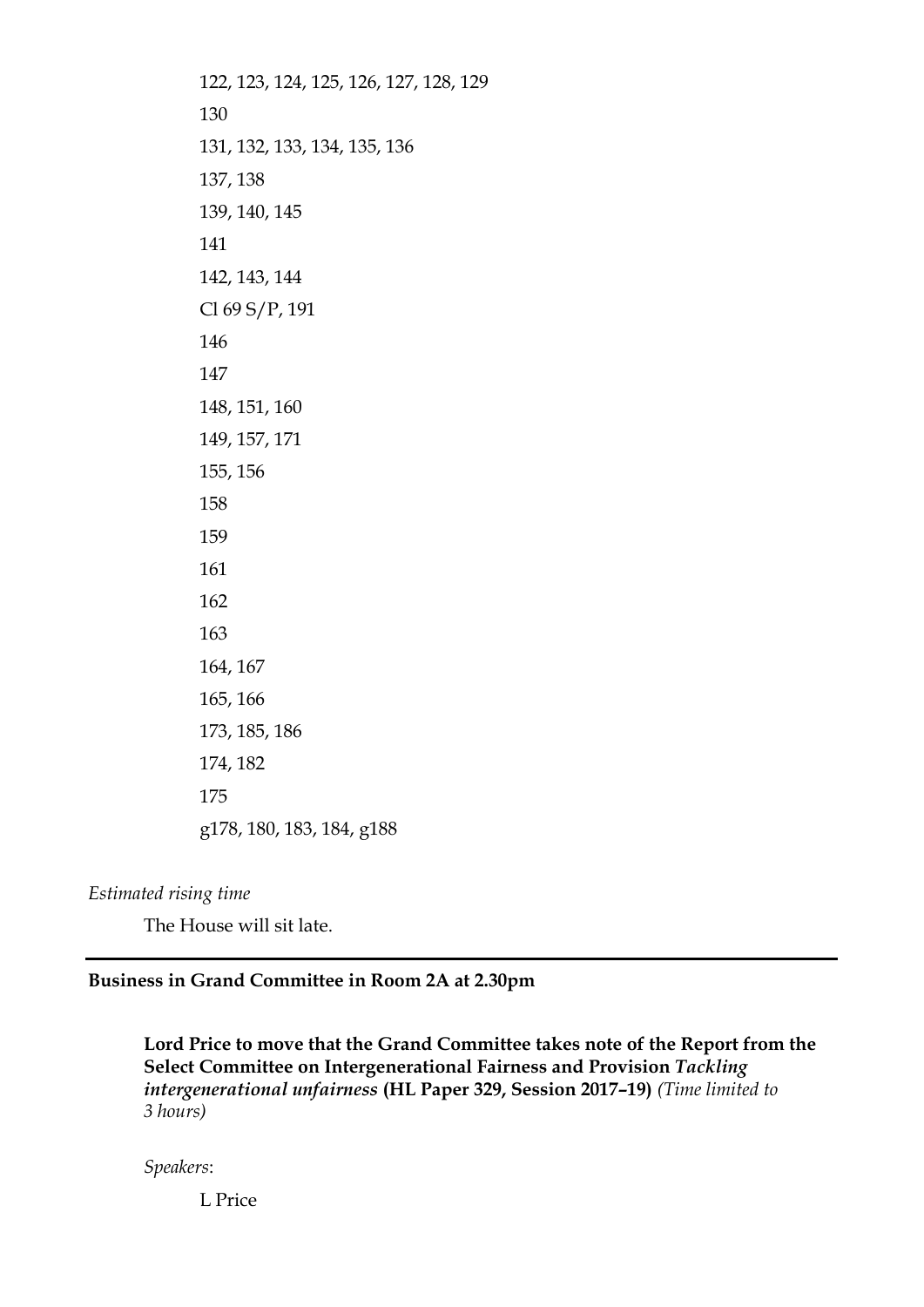- B Blackstone (p)
- B Thornhill
- L Bichard
- 5 Bp Oxford
	- L Moynihan (p)
	- V Chandos
	- B Janke
	- L Dodds of Duncairn
- 10 B Greengross
	- L Hain
	- B Jenkin of Kennington
	- L Addington (p)
	- Bp St Albans
- 15  $L$  Bird (p)
	- L Holmes of Richmond
	- B Ritchie of Downpatrick
	- L Davies of Brixton
	- B Fox of Buckley (p)
- 20 B Wheatcroft L Liddle
	- B Tyler of Enfield B Hayter of Kentish Town (p) B Penn (p)
- 25 L Price

*Except for Lord Price (15 mins), Baroness Tyler of Enfield (10 mins), Baroness Hayter of Kentish Town (10 mins) and Baroness Penn (20 mins), all speeches are limited to 6 minutes* 

## *Estimated Rising Time*

The Grand Committee is expected to rise at 5:30pm.

*Notes:*

<sup>•</sup> *This document sets out the matters for the day's business which the Government Whips' Office coordinates: Speakers' Lists (Companion 4.26), ministerial statements (Companion 6.02) and the grouping of amendments (Companion 8.70).* 

<sup>•</sup> *Time estimates are best endeavours: there is no certainty other than for formally time-limited business. It is the duty of individual members to observe the rules on attendance at debate (Companion 4.32) and, in particular, to ensure that they are present for the start of business in which they wish to take part.*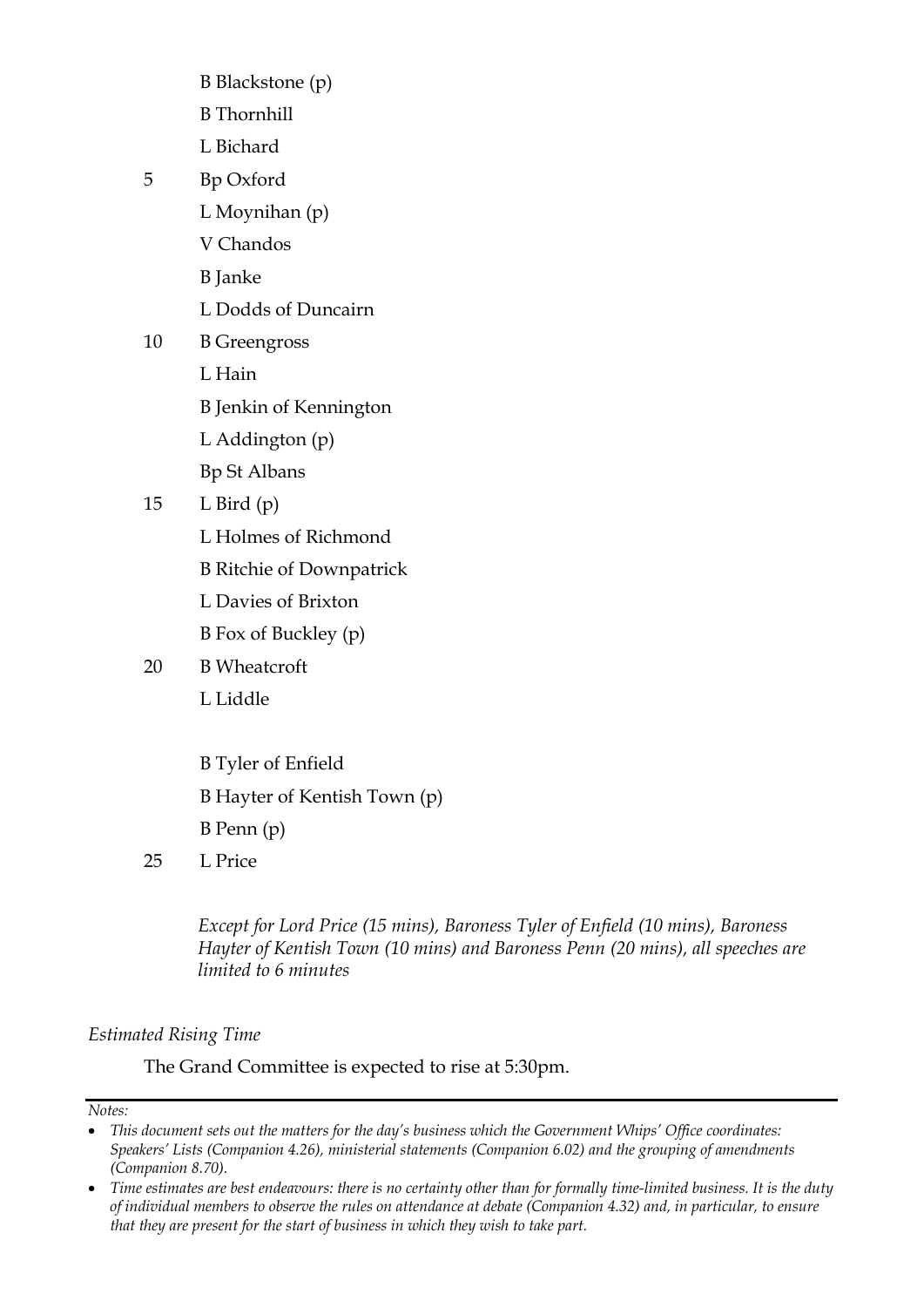- *The number of sessions shown for a stage of a bill represents the Government's assessment of reasonable time given the balance of bills and remaining days to the likely end of the session. Progress remains in the hands of the House. Report stage is usually half the length of Committee.*
- *The grouping of amendments is informal. Although every effort is made to secure agreement to groupings, any peer may speak to an amendment in its place on the Marshalled List. "g" before an amendment indicates a Government amendment.*
- *Speaking in debates (Companion 4.34): A member of the House who is taking part in a debate (including general debates and debates on amendments or motions) should attend the start, end and greater part of that debate. In addition, it is considered discourteous for members not to be present for at least the opening speeches, the speeches before and after their own, ad for the winding-up speeches. Ministers may decide not to answer, orally or in writing, points made by a speaker who does not stay to hear the Minister's closing speech. Members who believe that they are unlikely to be able to stay until the end of a debate should not seek to participate in it (and if the debate has a speakers' list, should remove their names from the list).*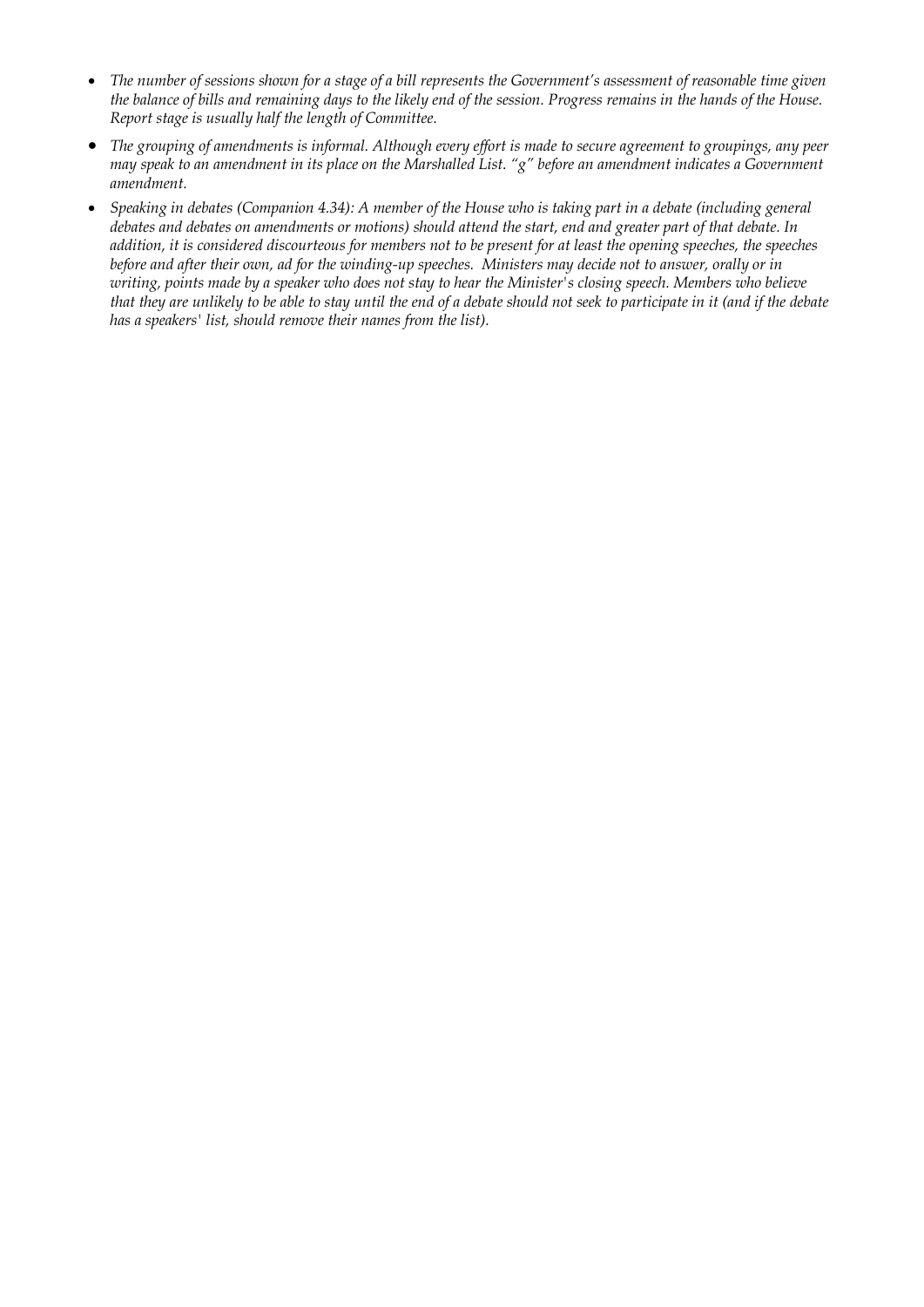## **TODAY'S LIST ANNEX (Chamber) MONDAY 25 JANUARY 2021**

## **Domestic Abuse Bill Committee stage (day 1) speakers lists**

*Those marked with a \* are signatories of the lead amendment*

*Amendments: 1* B Hamwee\* B Butler-Sloss L Paddick\* L Rosser B Williams of Trafford (p) B Hamwee *Amendments: 2, 4* B Meyer\* (p) B Butler-Sloss B Altmann\* B Brinton E Lytton\* L Harries of Pentregarth B Watkins of Tavistock B Helic B Bennett of Manor Castle L Cormack L Polak (p) L Morrow B Gardner of Parkes B Newlove B Fox of Buckley (p) B Stroud B Watkins of Tavistock B Chisholm of Owlpen (p) B Sanderson of Welton B Burt of Solihull (p)

L Ponsonby of Shulbrede B Williams of Trafford (p) B Meyer (p)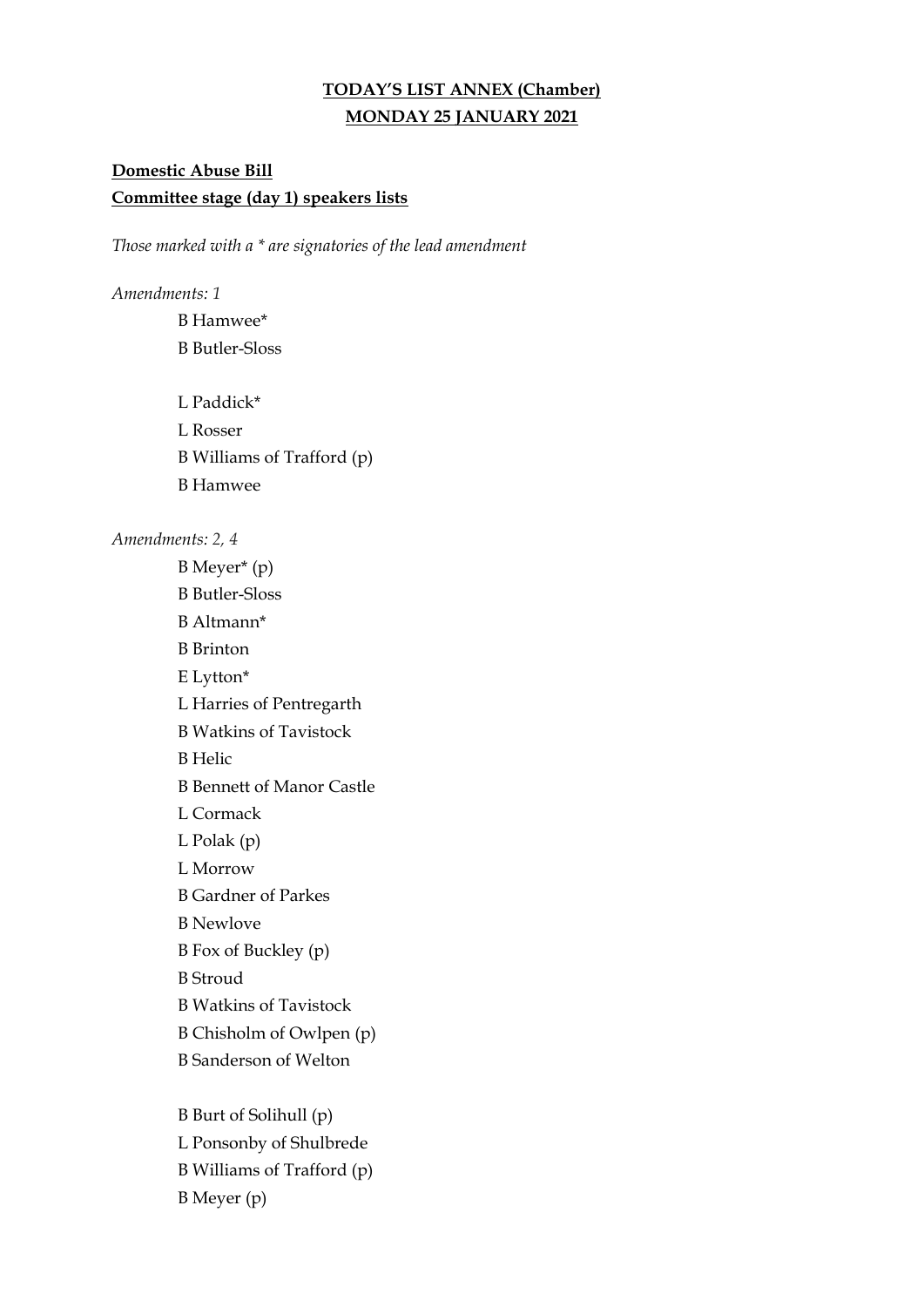*Amendments: 3, 5, 168, 169, 170* B Altmann\* B Deech\* L Polak (p) L Mendelsohn\* L Palmer of Childs Hill\* L Moylan (p)

> B Wilcox of Newport L Wolfson of Tredegar (p) B Altmann

*Amendments: 6, 7, 8, 9, 10, 11, 12, 13, 14*

B Butler-Sloss\*

B Wilcox of Newport

B Altmann

B Hamwee

B Watkins of Tavistock

L Randall of Uxbridge

B Campbell of Surbiton

B Bennett of Manor Castle

B McIntosh of Pickering

B Stroud

L Morris of Aberavon

L Marks of Henley-on-Thames

L Bourne of Aberystwyth

L Blunkett

L Cormack

L Farmer

B Uddin

B Finlay of Llandaff

L Rooker

L McConnell of Glenscorrodale (p)

B Bertin (p)

L Paddick L Parkinson of Whitley Bay (p) B Butler-Sloss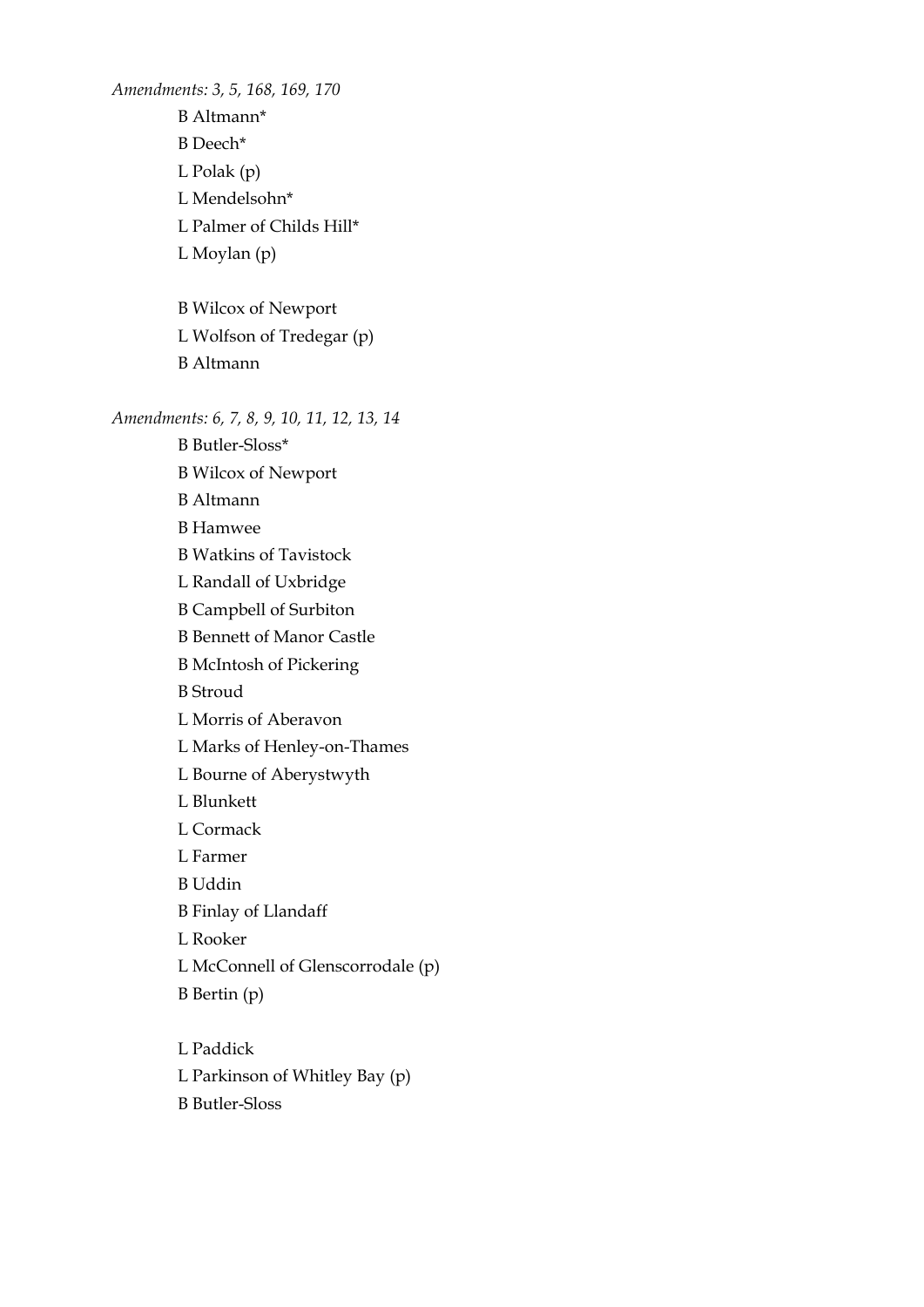*Amendments: 15, 20, 172, 179* B Stroud\* Bp Gloucester (p) B Armstrong of Hill Top\* B Watkins of Tavistock L Shinkwin (p) L Moylan (p) B Warwick of Undercliffe L Cormack L Brooke of Alverthorpe B Newlove L Alton of Liverool B Meyer (p) B Finlay of Llandaff L Mackay of Clashfern B Burt of Solihull (p) L Rosser B Williams of Trafford (p) B Stroud

*Amendments: 16, 17, 18, 19*

B Hamwee\* B Sanderson of Welton L Rooker E Lytton L Hunt of Kings Heath B Newlove B Finlay of Llandaff

B Burt of Solihull\* (p) L Rosser L Parkinson of Whitley Bay (p) B Hamwee

*Amendments: 21, 29, 42, 94, 104, 181* B Finlay of Llandaff\* L Brooke of Alverthorpe\* L Marks of Henley-on-Thames L Hunt of Kings Heath\* B Watkins of Tavistock B Jones of Moulsecoomb (p)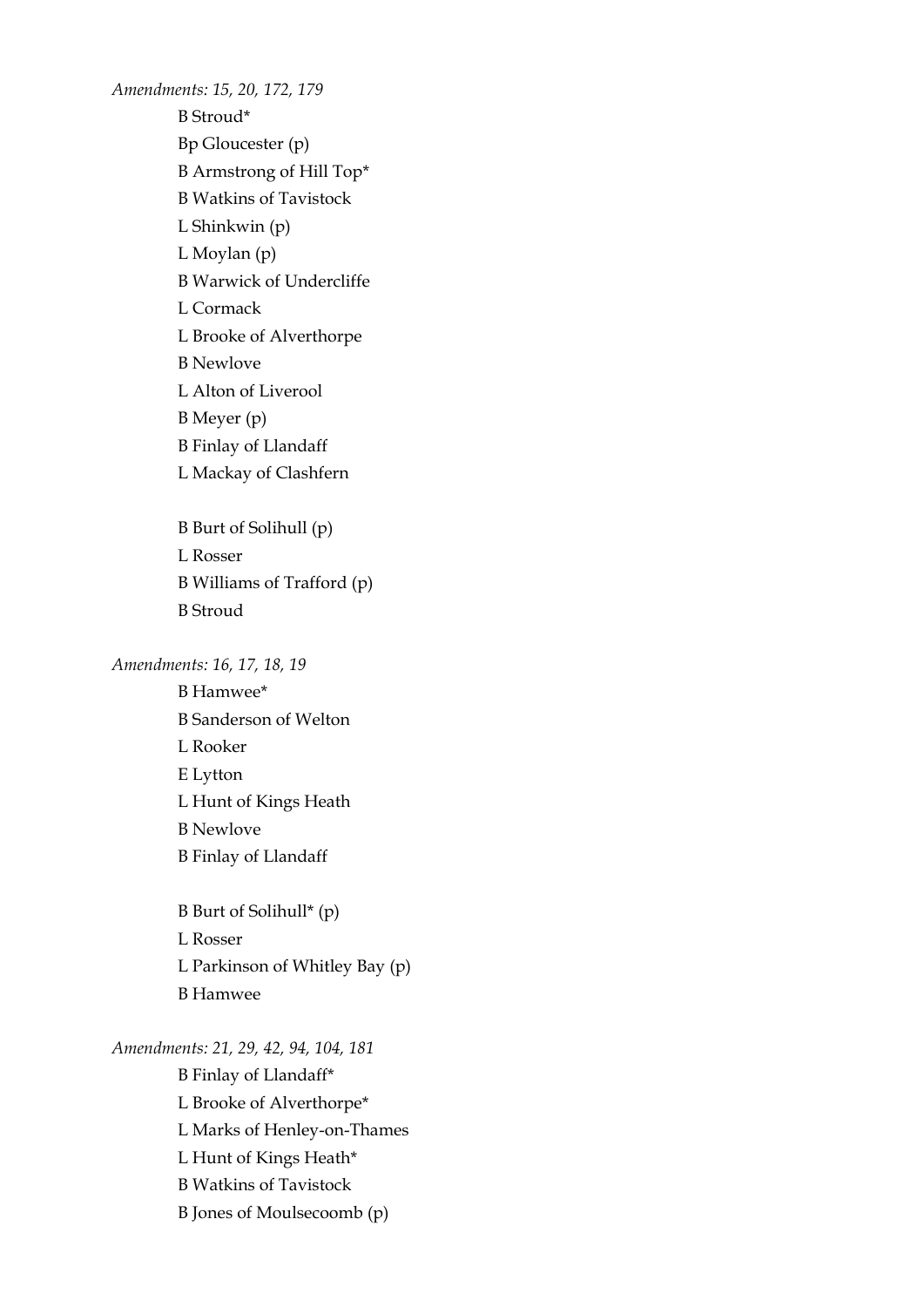B McIntosh of Pickering B Uddin E Lytton B Butler-Sloss B Stroud

B Burt of Solihull (p) B Wilcox of Newport B Williams of Trafford (p) B Finlay of Llandaff

#### *Amendments: 22, 92, 105, 110, 187*

L Ramsbotham\* B Andrews\* L Shinkwin\* (p) B Butler-Sloss B Finlay of Llandaff\*

L Paddick L Kennedy of Southwark (p) L Parkinson of Whitley Bay (p) L Ramsbotham

#### *Amendments: 23, 28, 50, 62*

L Hunt of Kings Heath\* L Dholakia (p) B Butler-Sloss E Lytton L Brooke of Alverthorpe B Greengross

L Paddick L Kennedy of Southwark (p) B Williams of Trafford (p) L Hunt of Kings Heath

## *Amendments: 24, 25, 26*

B Hamwee\* L Rooker B Bennett of Manor Castle L Hunt of Kings Heath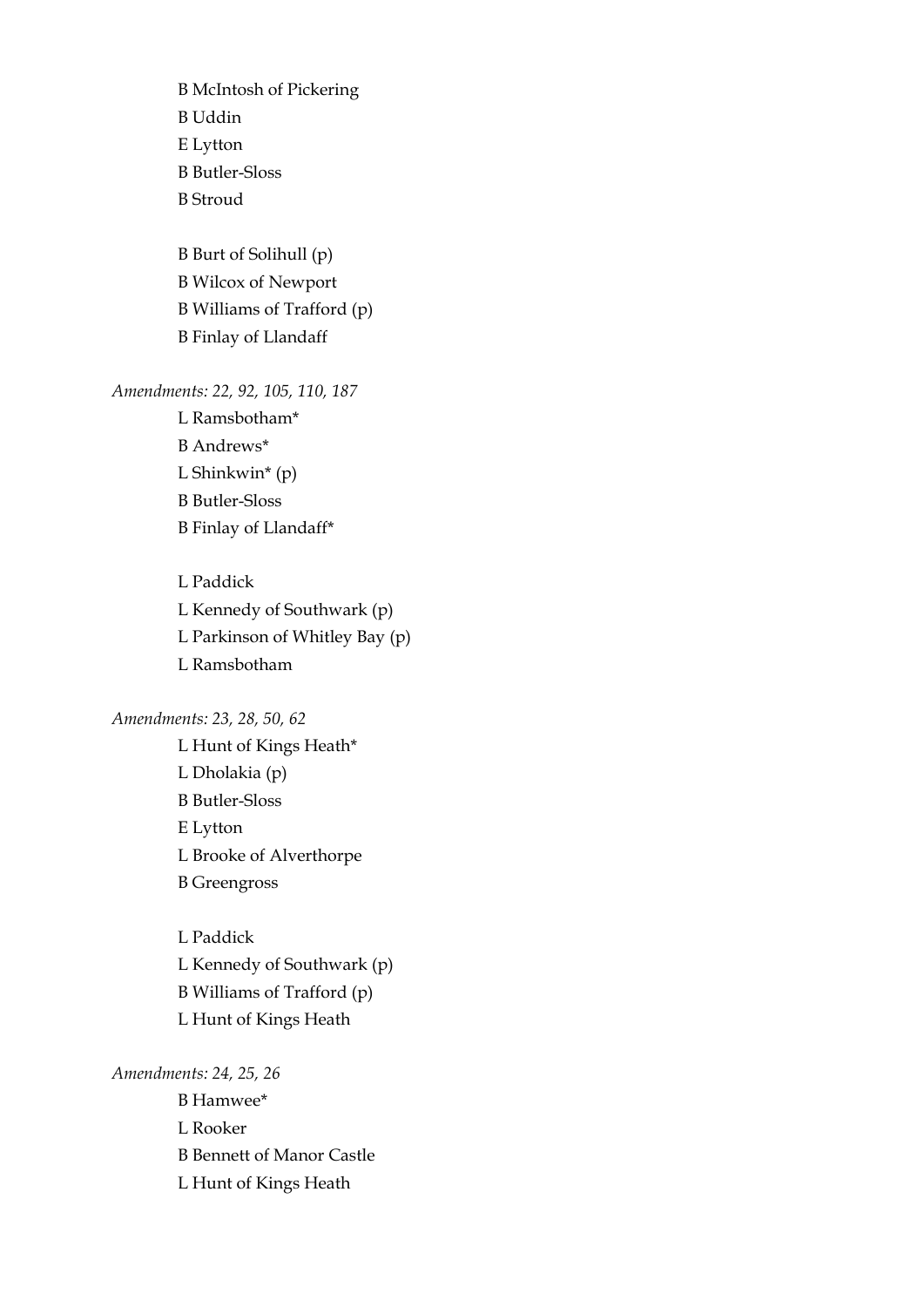B Burt of Solihull\* (p) L Kennedy of Southwark (p) L Parkinson of Whitley Bay (p) B Hamwee

*Amendments: 27, 41, 103*

B Meacher\* B Watkins of Tavistock\* B Butler-Sloss B Stroud E Lytton

B Burt of Solihull (p) L Kennedy of Southwark (p) B Williams of Trafford (p) B Meacher

*Amendments: 30, 31, 32, 33, 35, 36, 45, 46, 47, 48, 49* B Burt of Solihull\* (p) L Rosser L Cormack B Hamwee\* B McIntosh of Pickering L Rooker L Randall of Uxbridge

> L Parkinson of Whitley Bay (p) B Burt of Solihull (p)

*Amendments: 34, 150, 152, 153, 190* B Lister of Burtersett\* B Meacher\* Bp Manchester B Bennett of Manor Castle\*

> B Primarolo L Rooker

L McKenzie of Luton

B Donaghy

B Chakrabarti

L Best

B Chisholm of Owlpen (p)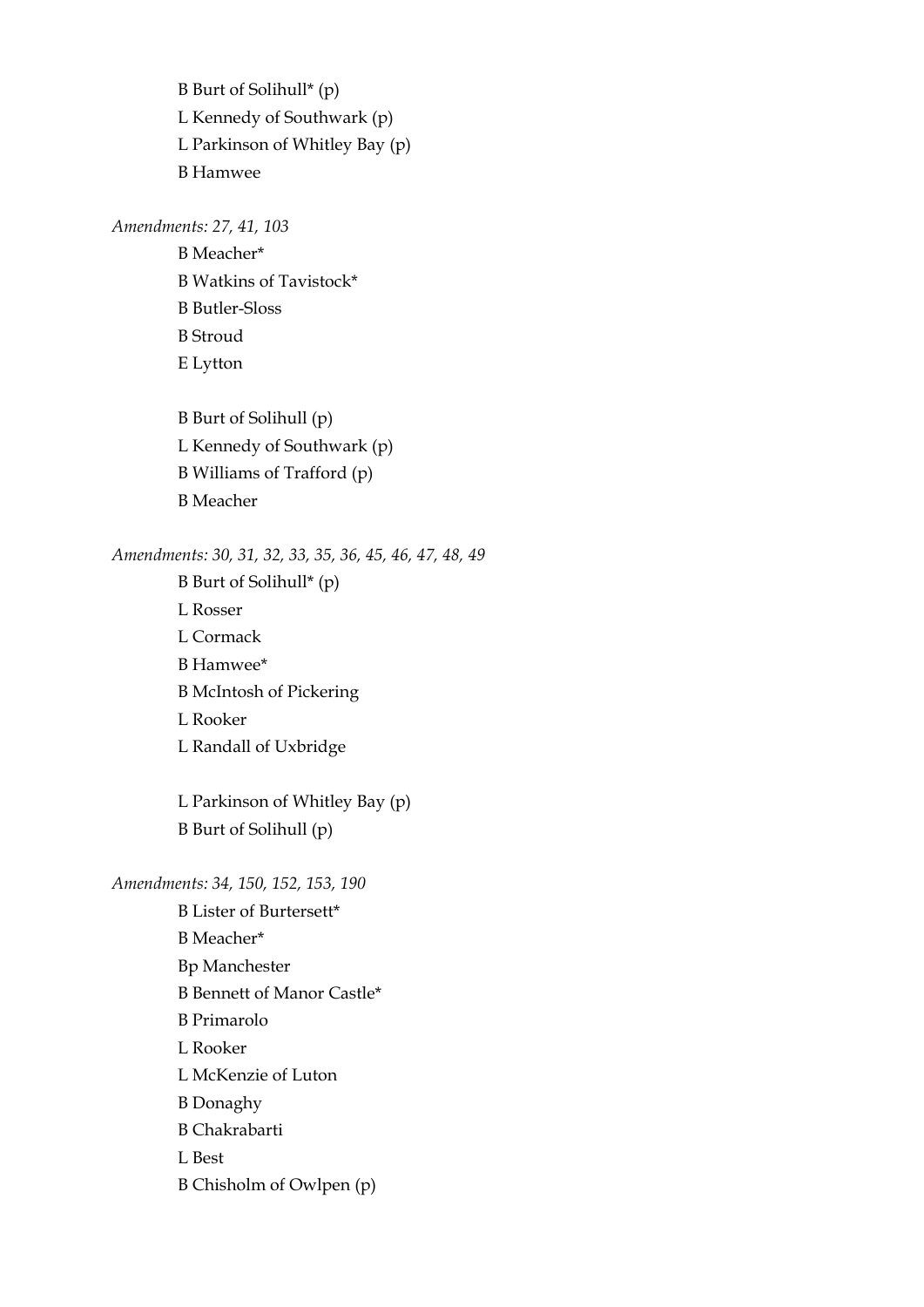B Burt of Solihull (p) B Sherlock\* B Williams of Trafford (p) B Lister of Burtersett

*Amendments: 37, 38, 39, 40, 43* B Hamwee\* B Newlove L Dholakia (p) L Hunt of Kings Heath B Featherstone L Paddick

> L Rosser B Williams of Trafford (p) B Hamwee

#### *Amendments: 44*

B Burt of Solihull\* (p) B Hamwee\*

L Parkinson of Whitley Bay (p) B Burt of Solihull (p)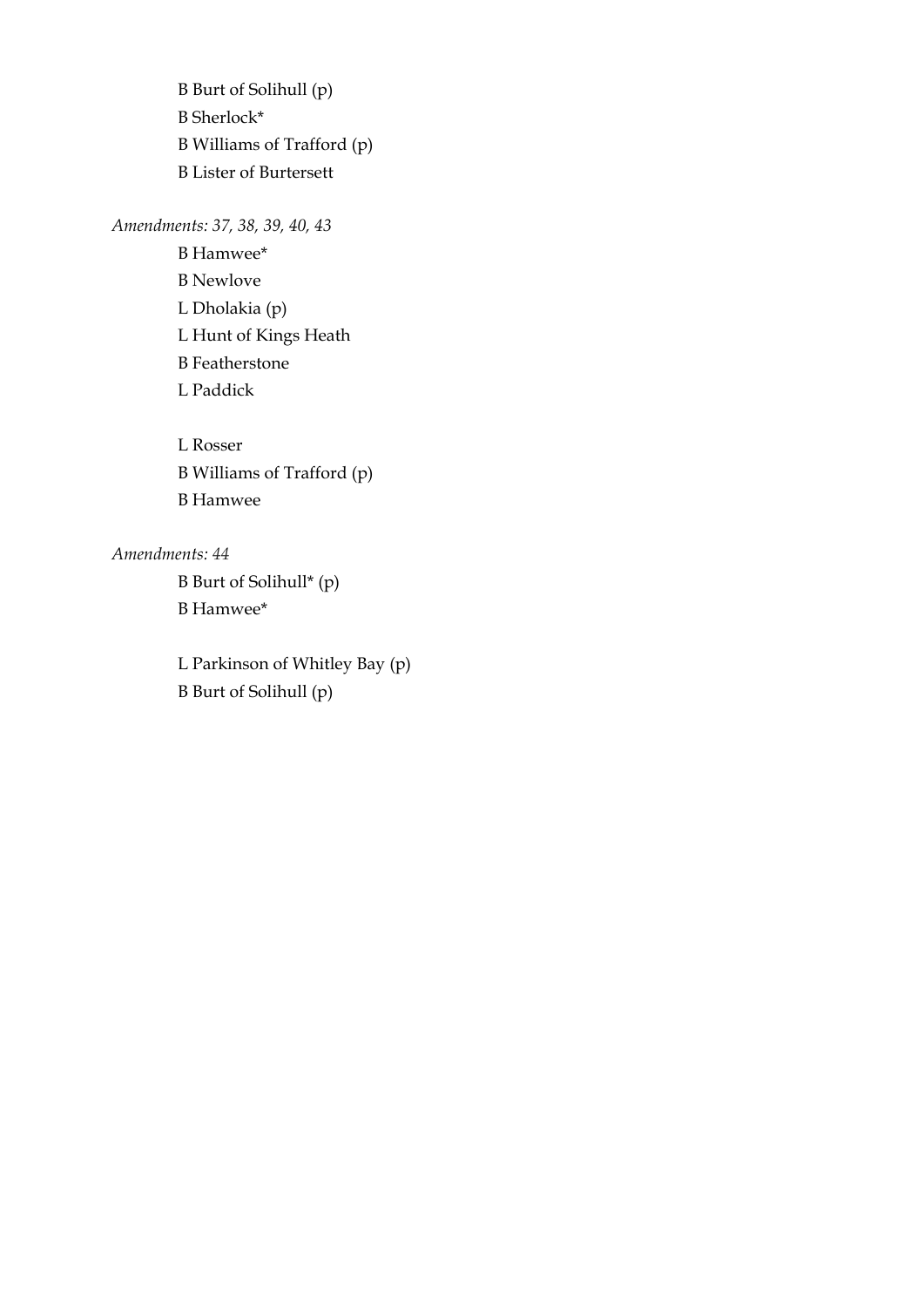Domestic Abuse Bill Committee stage (day one) Minister: Baroness Williams of Trafford (p), Lord Wolfson of Tredegar (p) Whip: Lord Parkinson of Whitley Bay (p)

Baroness Altmann Lord Alton of Liverpool *Lord Anderson of Ipswich (withdrawn)* Baroness Andrews Baroness Armstrong of Hill Top Baroness Bennett of Manor Castle Baroness Bertin (p) Lord Best Lord Blunkett Lord Bourne of Aberystwyth Baroness Boycott (p) Baroness Brinton Lord Brooke of Alverthorpe Baroness Bull (p) Baroness Burt of Solihull (p) Baroness Butler-Sloss Baroness Campbell of Surbiton Baroness Chakrabarti Baroness Chisholm of Owlpen (p) Lord Cormack *Baroness Crawley (withdrawn) Lord Dannatt (withdrawn)* Baroness Deech Bishop of Derby Lord Dholakia (p) Baroness Donaghy Baroness Eaton Lord Farmer Baroness Featherstone Baroness Finlay of Llandaff Baroness Finn Baroness Fox of Buckley (p) Baroness Gale Baroness Gardner of Parkes Bishop of Gloucester (p) *Viscount Goschen (withdrawn)* Baroness Greengross *Baroness Grey-Thompson (withdrawn)* Baroness Hamwee Lord Harries of Pentregarth Baroness Helic

Baroness Hodgson of Abinger Lord Hunt of Kings Heath Baroness Hussein-Ece Baroness Jones of Moulsecoomb (p) Lord Kennedy of Southwark (p) Baroness Kennedy of the Shaws Baroness Lister of Burtersett Bishop of London *Lord Lucas (withdrawn)* Earl Lytton *Lord Macdonald of River Glaven (withdrawn)* Lord Mackay of Clashfern Bishop of Manchester Baroness Manzoor Lord Marks of Henley-on-Thames Lord McConnell of Glenscorrodale (p) Baroness McIntosh of Pickering Lord McKenzie of Luton Baroness Meacher Lord Mendelsohn Baroness Meyer (p) Baroness Morgan of Cotes Lord Morris Aberavon Lord Morrow Lord Moylan (p) Lord Naseby Baroness Newlove Lord Paddick Lord Palmer of Childs Hill Lord Polak (p) Lord Ponsonby of Shulbrede Baroness Primarolo Lord Ramsbotham Lord Randall of Uxbridge Baroness Redfern Lord Ribeiro Baroness Ritchie of Downpatrick Lord Rooker Lord Rosser Baroness Royall of Blaisdon Lord Russell of Liverpool (p)